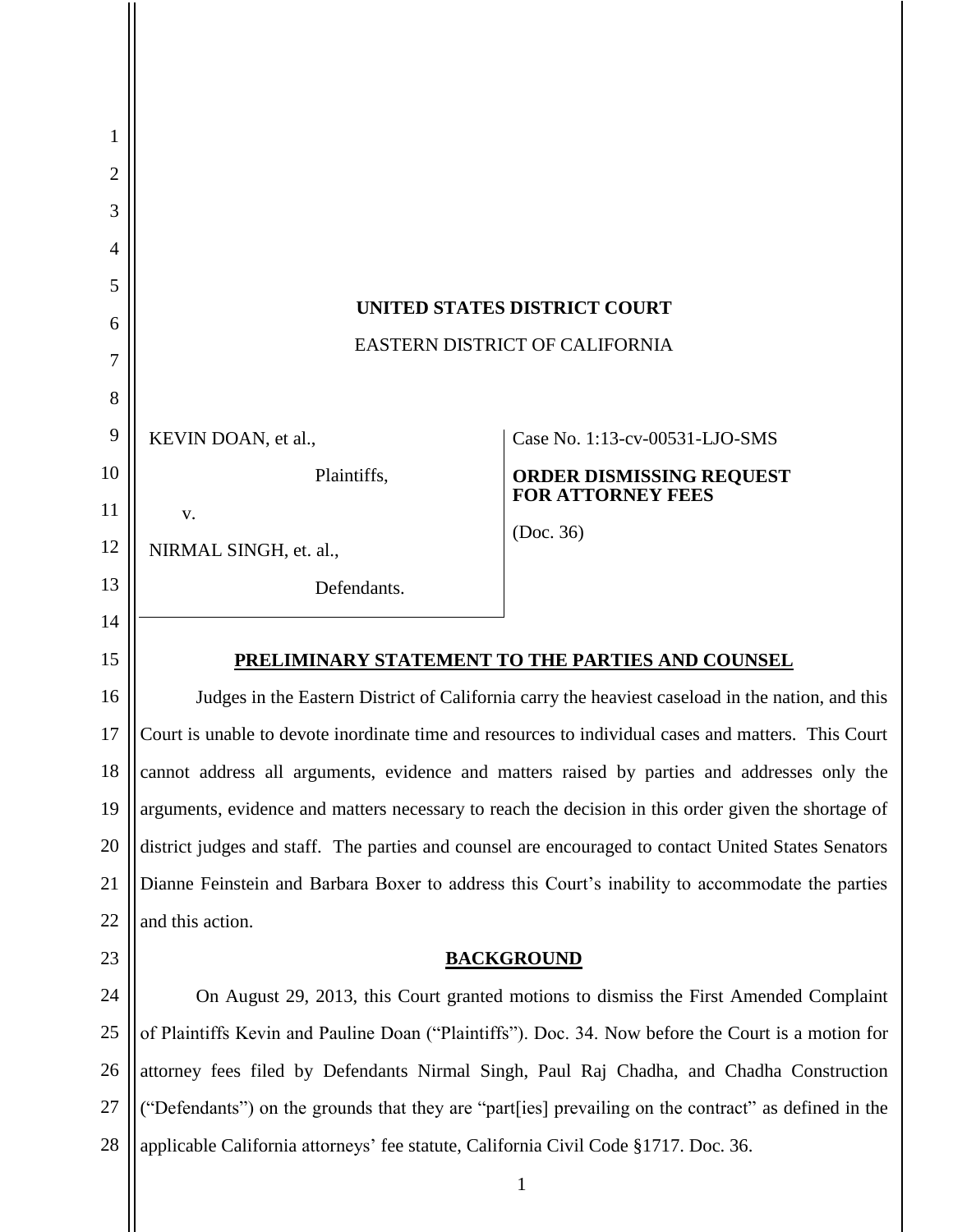1

 $\mathfrak{D}$ 

A more detailed summary of the procedural history of this litigation, including other cases in state court and federal district court, appears in the Court's August 29 order granting the motions to dismiss the FAC. Here, the Court begins with Plaintiffs' complaint in this case, filed on April 13, 2013. Doc. 1. While the Court acknowledged the difficulty in parsing "a litany of factual allegations that are confusing and disorganized at best," it determined that Plaintiffs had attempted to allege a single federal claim (a violation of RICO) as well as a variety of California claims, including breach of contract. <sup>1</sup> Ruling on the motions to dismiss, the Court found, *inter alia,* that Plaintiffs had failed to allege that they were parties to, or third party beneficiaries of, any contract with Defendants Chadha and Chadha Construction, and it dismissed without prejudice the claims against these two defendants for breach of contract and for violation of the implied covenant of good faith and fair dealing. The Court also dismissed the RICO claim, without prejudice, for failure to plead all necessary elements.

Plaintiffs filed their FAC on July 15, 2013. They re-alleged the RICO claim in greater detail, and also re-alleged two contract-related claims against Defendants Singh, Chadha, Chadha Construction, and "Mid-Valley." The FAC referred to a handful of contracts, as follows:

20 21 22 The first of these was a May 2011 contract or "joint venture agreement" between Plaintiffs, Singh, and Watsonville Inc. for the purchase of land in Watsonville and its development into an AM/PM. Plaintiffs have attached this agreement as Exhibit 56 to their complaint. The Court notes that Harpreet Dhaliwal is also a party. The Court also notes the following attorneys' fee provision: "If litigation is required to resolve or interpret any portion of this Funding and Joint Venture Agreement, then the prevailing party shall be entitled to reasonable and prudent attorney's fees and costs." Doc 24-2, page 9.

- 23
- 24
- 25

 $\overline{a}$ 

which borrowers Singh and Dhaliwal promised repayment to Plaintiffs ("Promissory Note").

Second, there was a one-year promissory note secured by deeds of trust dated May 2011, by

<sup>26</sup> 27 <sup>1</sup> Altogether, Plaintiffs' claims were for : (1) breach of contract; (2) breach of the implied covenant of good faith and fair dealing; (3) breach of fiduciary duty; (4) money had and received; (5) conversion of funds; (6) fraud; (7) negligent misrepresentation; (8) concealment; (9) false promise; (10) Cal. Corp. Code § 25110; (11) failure to issue share certificates; (12) California securities fraud; (13) involuntary dissolution; (14) enforcement of the right to inspect books

<sup>28</sup> and records; (15) California securities penalties; (16) conspiracy; and (17) RICO violations.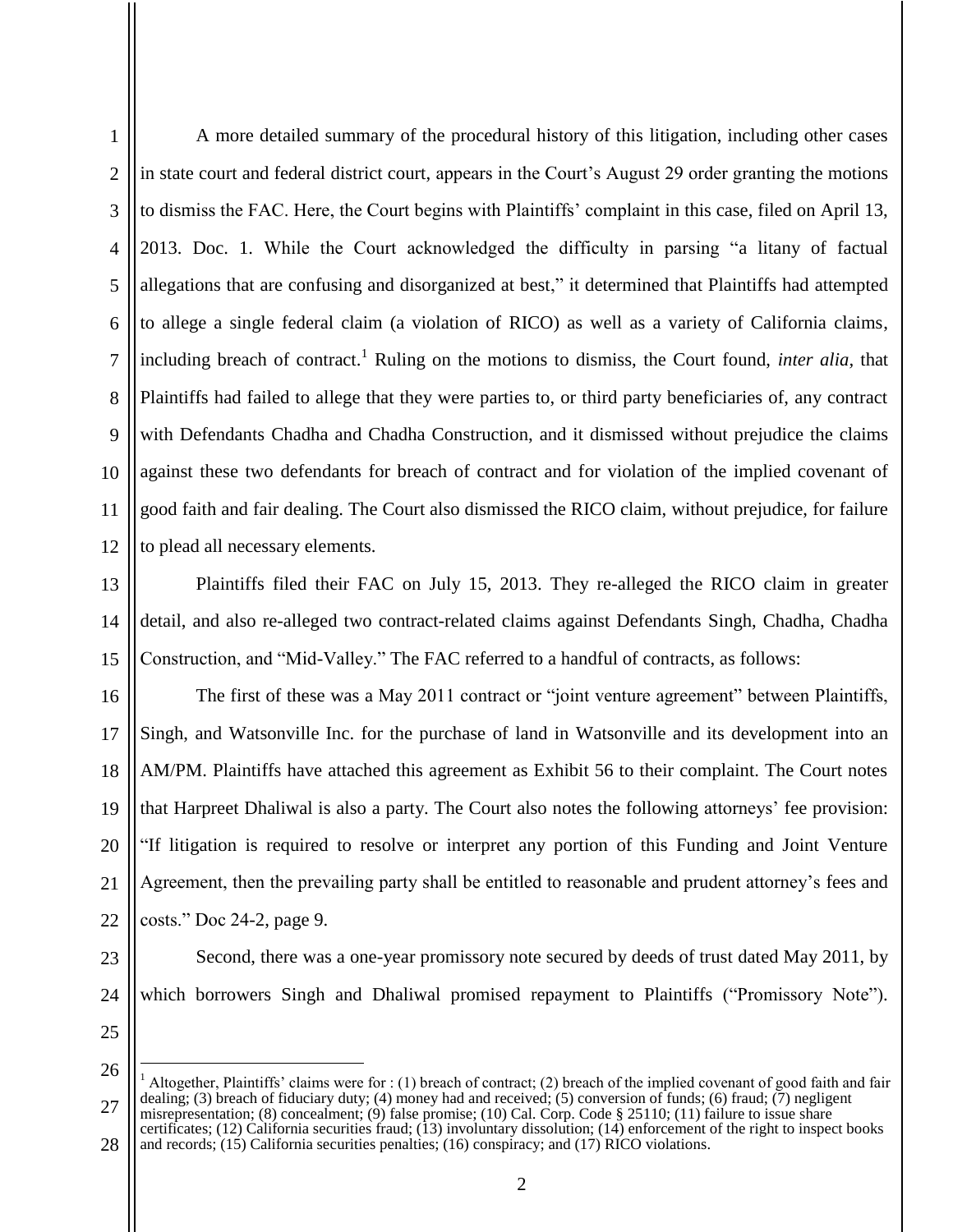2 3 Plaintiffs have attached this as Exhibit 59 to their complaint. The attorneys' fee provision is unilateral, providing only for payment of fees by the borrowers (Singh and Dhaliwal) to the Doans. Doc 24-5, page 6.

1

4

5

6

7

8

9

10

Third, Plaintiffs stated that the joint venture agreement made them third-party beneficiaries to two contracts made by Watsonville, Inc. Of these, only one is relevant here—a construction contract between Watsonville Inc. and Defendants Chadha and Chadha Construction. Plaintiffs have attached this agreement as Exhibit 28. It provides, "In the event the parties become involved in litigation ... with each other arising out [of] this Agreement or other performance thereof ... the prevailing party shall be fully compensated for the cost of its participation in such proceedings including the cost incurred for attorney's fees ..."

11 12 13 14 Fourth, on August 1, 2011 Plaintiffs contracted with Singh for purchase of shares of a company which holds an AM/PM on Hatch Road in Ceres, CA ("General Partnership agreement"). Plaintiffs have attached this agreement as Exhibit 58 to their complaint. It contains the same attorneys' fee provision as the May 2011 joint venture agreement cited above. Doc. 24-4, page 9.

15 16 17 18 19 20 21 22 23 Plaintiffs alleged that Singh breached the August 2011 partnership agreement. Plaintiffs also referred to a breach by Singh, Chadha, and Chadha Construction of "the agreement as to the Watsonville Arco AM/PM," but it is not exactly clear which agreement Plaintiffs have in mind, since they identified three such agreements. From context, it appears that Plaintiffs meant to hold all three defendants—Singh, Chadha, and Chadha Construction—accountable for both the May 2011 joint venture agreement between Plaintiffs and Singh as well as for the construction contract between Watsonville, Chadha, and Chadha Construction. (For example, Plaintiffs refer to a promise made by Singh to Plaintiffs to "obtain a \$2,800,000.00 permanent take out loan," yet they name all three of the moving Defendants in connection with the breach of this promise.)

24 25 26 27 28 The common theme among these allegations is that they refer only in passing to terms of specific contracts; otherwise, they essentially duplicate the alleged RICO violations. For example, in violating the August 2011 partnership agreement, Singh allegedly failed to make monthly payments of \$15,000 to Plaintiffs as specified in that agreement, and also committed a variety of closely related, generally fraudulent acts: he embezzled from the corporate accounts, he obtained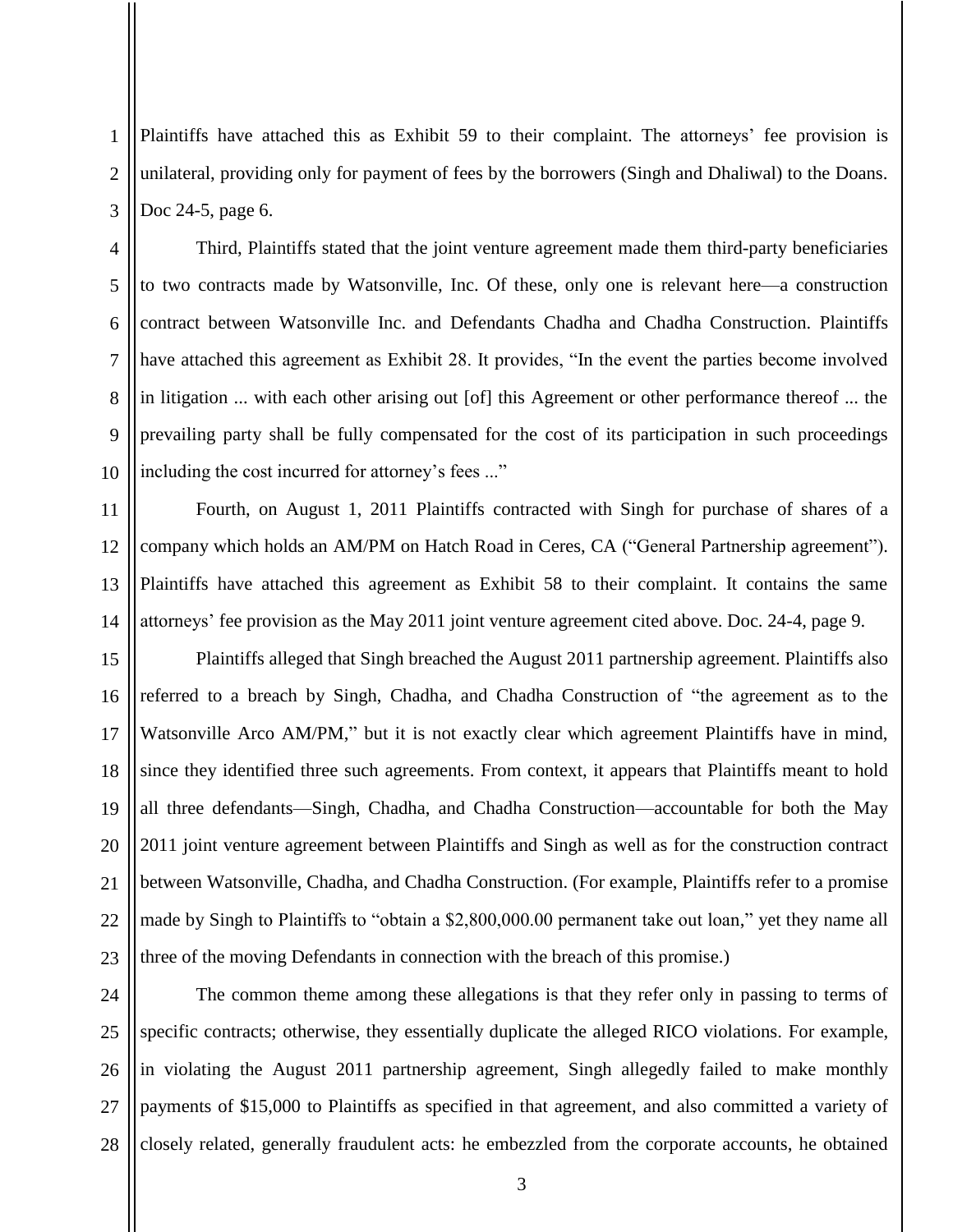| 1              | fraudulent lines of credit, he used the money to pay "personal and/or other business expenses," he                                                                                                                                                                                                                |  |
|----------------|-------------------------------------------------------------------------------------------------------------------------------------------------------------------------------------------------------------------------------------------------------------------------------------------------------------------|--|
| $\overline{2}$ | shut down bank accounts to prevent Plaintiffs from accessing their money, etc. FAC at 120. The                                                                                                                                                                                                                    |  |
| 3              | same is true of the alleged contractual violations by Singh, Chadha, and Chadha Construction. For                                                                                                                                                                                                                 |  |
| $\overline{4}$ | example, the FAC alleges the following contractual violations by these Defendants:                                                                                                                                                                                                                                |  |
| 5<br>6         | "creating a false Chadha Construction Inc. and used it interchangeably with Chadha<br>Construction to receive money Defendant Singh and associates were not entitled to."                                                                                                                                         |  |
| 7              | "conspiring with the contractor Paul Raj and Chadha Construction to steal money,"<br>"conspiring with Defendant Nachhattar and Susana to loot the assets of the company"<br>"conspiring with Defendant Nachhattar and Susana to give a false and inaccurate<br>statement of the true ownership of the companies," |  |
| 8              | "conspiring with Defendants Gurdev, Ranjeet, AASRA and JPH to steal money"                                                                                                                                                                                                                                        |  |
| 9              | Likewise, racketeering themes are again apparent in the claim for breach of the implied covenant of                                                                                                                                                                                                               |  |
| 10             | good faith and fair dealing:                                                                                                                                                                                                                                                                                      |  |
| 11             | "Defendants refused to complete the construction unless Plaintiffs gives [sic] them                                                                                                                                                                                                                               |  |
| 12<br>13       | additional funds and then intentionally stop making loan payments after fraudulently<br>misappropriating funds allocated for the construction of the Watsonville Arco AM PM to<br>construct Defendants' Ripon AM PM "                                                                                             |  |
| 14             | "Defendants paid personal and/or other business expenses not related to the Hatch AM<br>PM, stole and withdraw [sic] funds without the knowledge or consent of Plaintiffs the                                                                                                                                     |  |
| 15             | Doan [sic], and borrowed, stole or lent money "<br>"Defendant Singh conspired with Paul Raj and/or Chadha Construction (DBA and/or<br>$\bullet$                                                                                                                                                                   |  |
| 16             | Inc.) to over-charge for construction by at least \$500,000.00 on the construction of the<br>Watsonville AM PM, stole funds from the Watsonville Inc.'s accounts to build the Ripon                                                                                                                               |  |
| 17             | AM PM, delayed the construction beyond any reasonable time period "<br>"Defendants Paul Raj and/or Chadha Construction conspired with Defendant Singh<br>$\bullet$<br>submitted false documentation and place a false mechanic lien [sic] "                                                                       |  |
| 18             |                                                                                                                                                                                                                                                                                                                   |  |
| 19             | In its order on the motions to dismiss the FAC, the Court focused only on one sufficient cause for                                                                                                                                                                                                                |  |
| 20             | dismissal: it dismissed the RICO claim with prejudice, then dismissed the remainder of the                                                                                                                                                                                                                        |  |
| 21             | complaint for lack of federal subject matter jurisdiction. In so doing, the Court did not address the                                                                                                                                                                                                             |  |
| 22             | contract claims on the merits. See also docs. 37, 39 (clarifying this point).                                                                                                                                                                                                                                     |  |
| 23             | <b>DISCUSSION</b>                                                                                                                                                                                                                                                                                                 |  |
| 24             | Federal courts apply state law in determining whether to award attorneys' fees in an action                                                                                                                                                                                                                       |  |
| 25             | on a contract. Ford v. Baroff, 105 F.3d 439, 442 (9th Cir.1997). Here, the relevant provision is                                                                                                                                                                                                                  |  |
| 26             | California Civil Code Section 1717, which generally allows attorneys' fees to the "party prevailing                                                                                                                                                                                                               |  |
| 27             | on the contract." Cal. Civ.Code § 1717. However, "[b]efore this Court may reach whether                                                                                                                                                                                                                           |  |
| 28             | Defendants are 'prevailing parties'  this Court must determine whether it has jurisdiction to                                                                                                                                                                                                                     |  |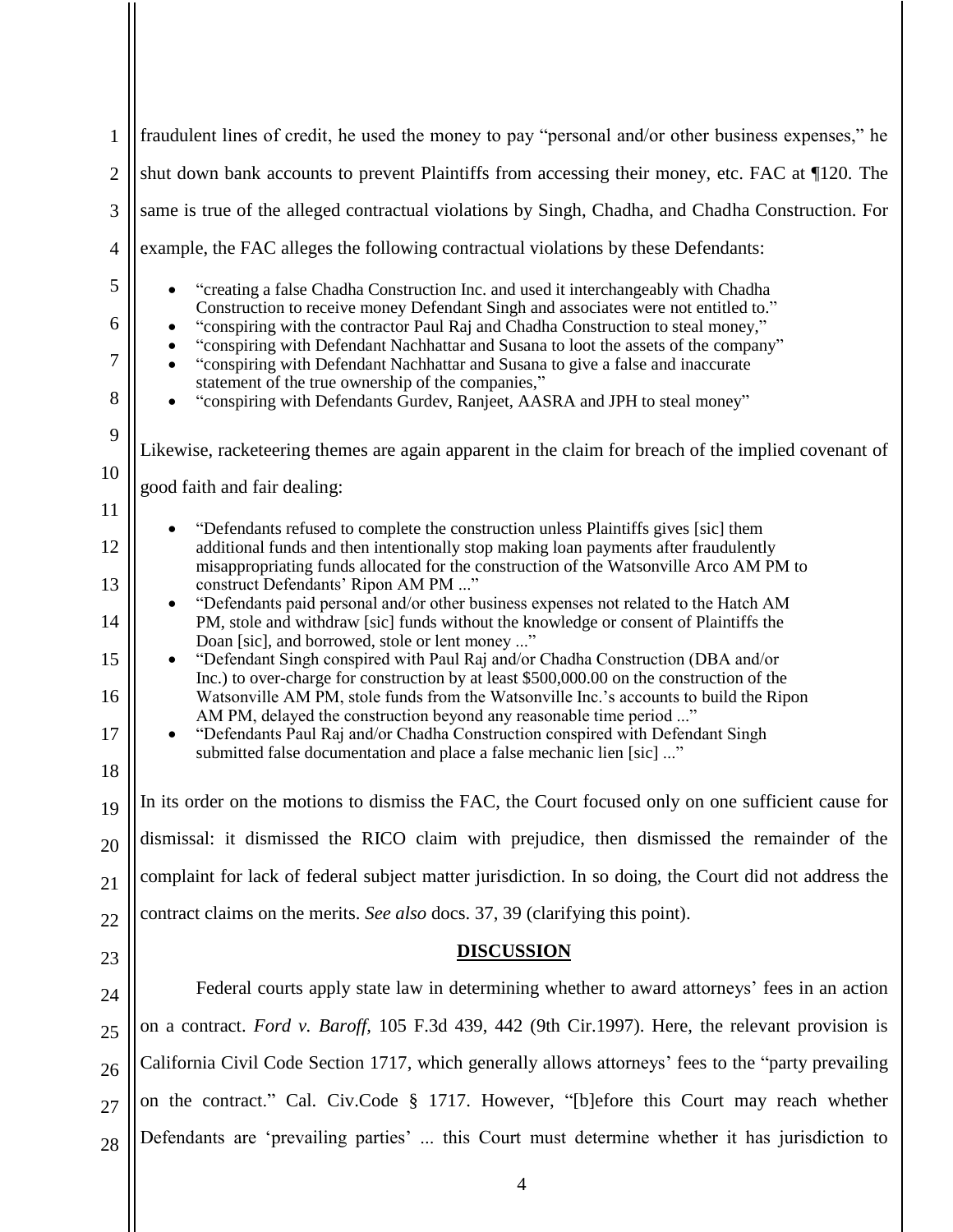evaluate a request for an award of attorneys' fees at all." *Skaaning v. Sorensen*, 679 F. Supp. 2d 1220, 1222-23 (D. Haw. 2010).

3 4 5 6 7 8 9 10 11 12 13 14 15 16 17 18 19 20 21 Here, the Court lacks such jurisdiction. The Court has twice dismissed all federal claims from Plaintiffs' pleadings, rendering these without any grounds for federal subject matter jurisdiction and ultimately requiring dismissal of the entire case. The Court lacks jurisdiction because, as the Ninth Circuit has explained, "[a] court that lacks jurisdiction at the outset of a case lacks the authority to award attorneys' fees." *Skaff v. Meridien N. Am. Beverly Hills, LLC*, 506 F.3d 832, 837 (9th Cir. 2007).<sup>2</sup> This position is well-established in this circuit. In *Latch v. United States*, the Ninth Circuit reversed the district court's fee award to plaintiffs arising from their tax abatement suit against the United States, explaining that "since the district court lacked jurisdiction to entertain the tax claim, it had no authority to award attorney's fees." *Latch v. United States*, 842 F.2d 1031, 1033 (9th Cir. 1988); *see also Smith v. Brady,* 972 F.2d 1095, 1097 (9th Cir.1992) (same).<sup>3</sup> In *Branson v. Nott*, the Ninth Circuit held that because the district court lacked subject matter jurisdiction over the civil rights complaint (a collateral attack on prior state court ruling), defendants could not request attorneys' fees under 42 U.S.C. § 1988. *Branson v. Nott,* 62 F.3d 287, 292–93 (9th Cir.1995). Finally, in *In re Knight*, because the lower court had dismissed the ERISA claims as outside its bankruptcy jurisdiction, the Ninth Circuit held that "the court had no authority to apply the fee-shifting provision of ERISA." *In re Knight*, 207 F.3d 1115, 1117 (9th Cir. 2000). It based this finding on the observation that "the logic of *Branson* is broadly controlling." This broadly controlling logic implies that a court cannot apply a fee-shifting statute without jurisdiction to do so.

1

2

- 22 23 24 A seemingly contrary opinion, in which the Ninth Circuit upheld a fee award despite a dismissal of the action for lack of subject matter jurisdiction, may be distinguished on its facts. *See Kona Enterprises, Inc. v. Estate of Bishop,* 229 F.3d 877 (9th Cir.2000). In *Kona*, the district court
- 25

 $\overline{a}$ 

26

<sup>&</sup>lt;sup>2</sup> No jurisdictional issue arises from the fact that Plaintiffs have appealed the dismissal of the FAC to the Ninth Circuit. *United States ex rel. Shutt v. Community Home & Health Care Servs., Inc.,* 550 F.3d 764, 766 (9th Cir.2008).

<sup>27</sup> 28 The *Latch* court distinguished, approvingly, a tax court doctrine holding that a successful challenge to the court's jurisdiction (which derives from the Internal Revenue Code) creates jurisdiction "over any questions which necessarily revolve around the question of jurisdiction, including attorney fees." *Id*. at n.4 (quoting *Sanders v. C.I.R.*, 813 F.2d 859, 862 (7th Cir. 1987) (Reynolds, J., concurring)).